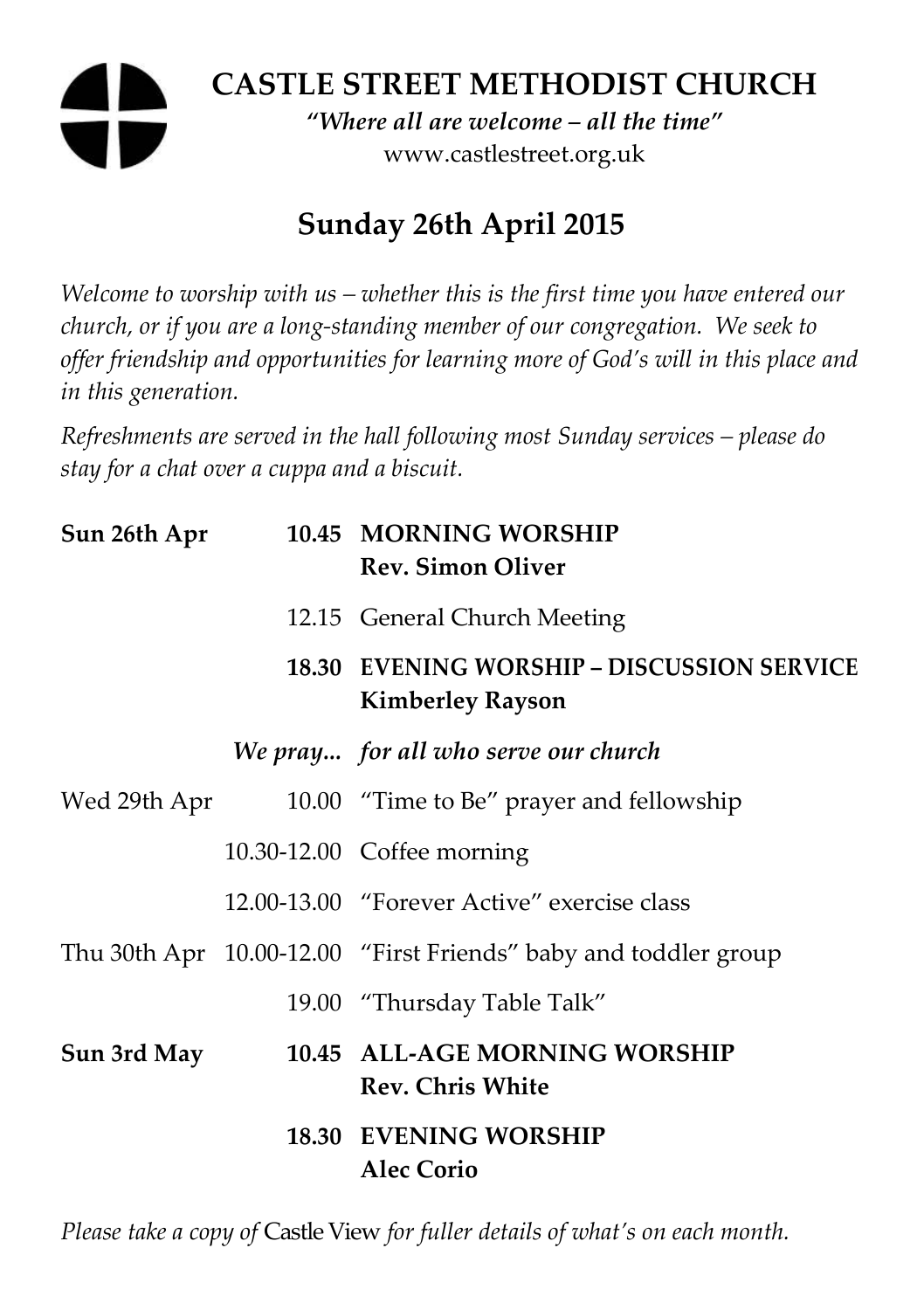#### **Bible readings for today's services**

10.45am: Acts 4: 5-12 *(page 115)* John 10: 11-18 *(page 99)*  6.30pm: John 6: 30-40 *(page 94)* 

+\*\*\*\*\*\*\*

# **General Church Meeting**

This important annual meeting is taking place after the service this morning – we hope that as many people as possible will quickly grab a coffee and then take a seat in the church hall. The meeting is open to all who worship at Castle Street, not just those who are members.

The General Church Meeting is the meeting at which everyone gets the chance to discuss the life of Castle Street Methodist Church – and reports are given about what's been going on both visibly and behind the scenes. It is also the meeting which appoints representatives to the Church Council and stewards for the next year. If you feel called to either of those roles, then please have a word with one of the stewards, or, failing that, just speak up at the meeting! There is a need for a few new stewards...

Please do stay – it's your meeting!

+\*\*\*\*\*\*\*

#### **Discussion service this evening**

This evening's service is the first to take the form of a discussion service, a format used successfully on a regular basis at Sturton Street. There will be the usual hymns, prayers and readings, but instead of a sermon the congregation will be split into groups for a time of discussion. It will be led by Kimberley Rayson. Do come along.

+\*+\*\*\*\*\*

### **Easter Offering envelopes**

On Easter Sunday, the Easter Offering envelopes were handed out, along with a card explaining this annual appeal for the Methodist Church World Mission Fund. There are spare envelopes on the hymnbook trolleys.

Thank you to those who have already made a contribution; anyone else who wishes to do so is asked to place their envelope in the offering plate very soon please – a circuit service to dedicate the offerings will take place at Histon Methodist Church on Saturday 7th June, starting at 6pm.